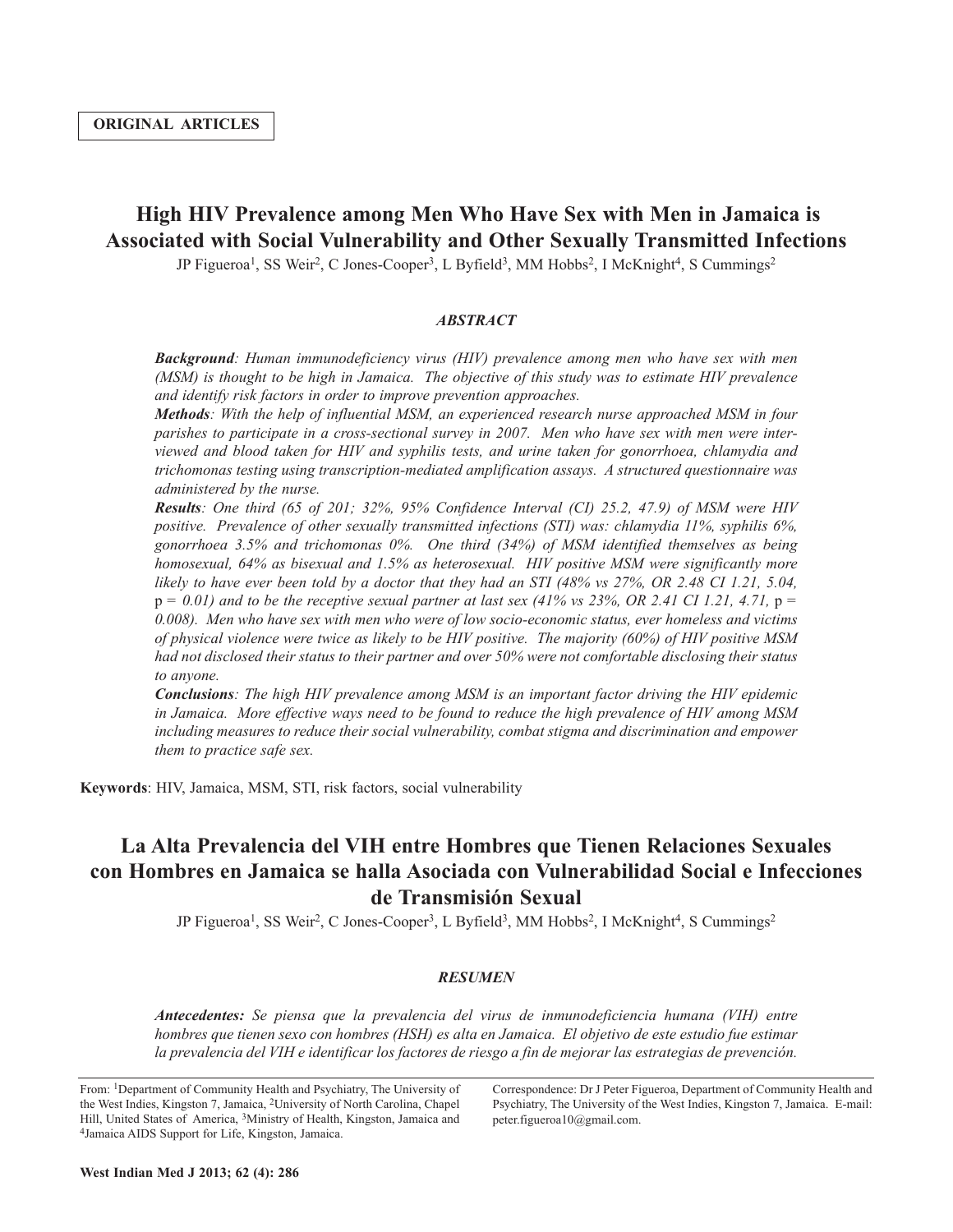*Métodos: Con la ayuda de HSH influyentes, una enfermera investigadora experimentada abordó a HSH en cuatro distritos, recabando su participación en una encuesta transversal en 2007. Se entrevistó a hombres que tienen sexo con hombres, y se tomaron muestras de sangre para realizar pruebas de VIH. Asimismo se tomaron muestras de orina para hacer pruebas de gonorrea, clamidia y trichomonas, usando ensayos de amplificación mediada por transcripción. Un cuestionario estructurado fue aplicado por la enfermera.*

Resultados: Un tercio (65 de 201; 32%, 95% intervalo de confianza (IC) 25.2, 47.9) de los HSH fueron *VIH positivos. La prevalencia de otras infecciones de transmisión sexual (ITS) fue como sigue: clamidia 11%, sífilis 6%, gonorrea 3.5%, y trichomonas 0%. Un tercio (34%) de los HSH se identificaron como homosexuales, 64% como bisexuales, y un 1.5% como heterosexuales. Los HSH que resultaron VIH positivos presentaron una probabilidad significativamente mayor de haber recibido un* diagnóstico de ITS por parte de un médico (48% vs 27%, OR 2.48 IC 1.21, 5.04,  $p = 0.01$ ), y de haber sido la pareja sexual receptora en el último intercambio sexual (41% frente a 23%, OR 2.41 IC 1.21, *4.71,* p *= 0.008). Los hombres que tuvieron sexo con hombres tenían un bajo nivel socio-económico, y alguna vez estuvieron sin hogar, fueron víctimas de violencia física, y tenían una probabilidad dos veces más alta de ser VIH positivos. La mayoría (60%) de los MSM VIH positivos no habían revelado su* condición a sus parejas, y más del 50% no se sentían cómodos revelando su estatus a otras personas. *Conclusiones: La alta prevalencia de VIH entre HSH es un factor importante en el desarrollo de la epidemia de VIH en Jamaica. Se necesita hallar formas más eficaces de reducir la alta prevalencia de VIH entre los HSH, incluidas las medidas para reducir su vulnerabilidad social, combatir el estigma y la discriminación, y capacitarles para practicar sexo seguro.*

**Palabras claves:** VIH, MSM, factores de riesgo, Jamaica, vulnerabilidad social

#### **West Indian Med J 2013; 62 (4): 287**

## **INTRODUCTION**

The high HIV prevalence among men who have sex with men (MSM) in the Caribbean remains a serious challenge (1, 2). Surveys indicate that HIV prevalence among MSM may be as high as 33.6% in Jamaica (3) and 20.4% in Trinidad and Tobago (4). These figures are higher than the HIV prevalence of 12.6% found among non-Hispanic black gay men in New York (5) and considerably higher than the adult HIV prevalence rates of 1.0% and 1.7% among the general population in the Caribbean (6) and Jamaica (7), respectively. A meta-analysis of studies in low and middle income countries found that MSM have a markedly greater risk of being infected with HIV compared with the general population in the Americas, Asia and Africa (8).

A review of 44 studies and 58 behavioural interventions among MSM conducted between 1988 and 2007 found a significant decrease over time in occasions of, or partners for, unprotected anal sex, ranging from 17%−27% (9). The effect was greater in studies in which the comparison condition provided minimal to no HIV content. Most of these studies were carried out among white men in the United States of America (USA) or Europe. There is a clear need to conduct more studies among MSM in developing countries including the Caribbean where the challenges of reaching MSM with prevention services are likely to be more difficult. This is due to a number of factors including the strong stigma associated with HIV and with homosexuality as well as discrimination and violence against MSM. In addition, adverse social conditions, limited resources and

structural barriers such as anti-sodomy laws contribute to increased social vulnerability among MSM.

Jamaica has established a comprehensive response to the HIV epidemic for over two decades and reduced HIV rates among sex-workers, sexually transmitted infection (STI) clinic attendees and antenatal clinic attendees (10). In fact, UNAIDS includes Jamaica among those countries that have reduced HIV incidence by 25% or more in the past 10 years (6, 7). A public access programme to provide antiretroviral therapy (ART) to persons living with HIV (PLHIV) was initiated in 2004 through a grant from the Global Fund to Fight AIDS, Tuberculosis and Malaria. This grant also provided well needed additional resources to expand HIV prevention among those most at risk including MSM. There has been no survey of MSM since 1995, so it was important to undertake this study to estimate the HIV prevalence among MSM and identify risk factors in order to improve prevention approaches.

### **SUBJECTS AND METHODS**

Following extensive discussions with key MSM and gatekeepers, an experienced female research nurse was introduced to the community and attended their activities. With the help of influential MSM and others, she approached MSM in four parishes in Jamaica (Kingston and St Andrew, St Catherine, St Ann and Manchester) to participate in a cross-sectional survey between March 2007 and January 2008. She recruited MSM by attending their social activities, through MSM peer educators and by asking persons who par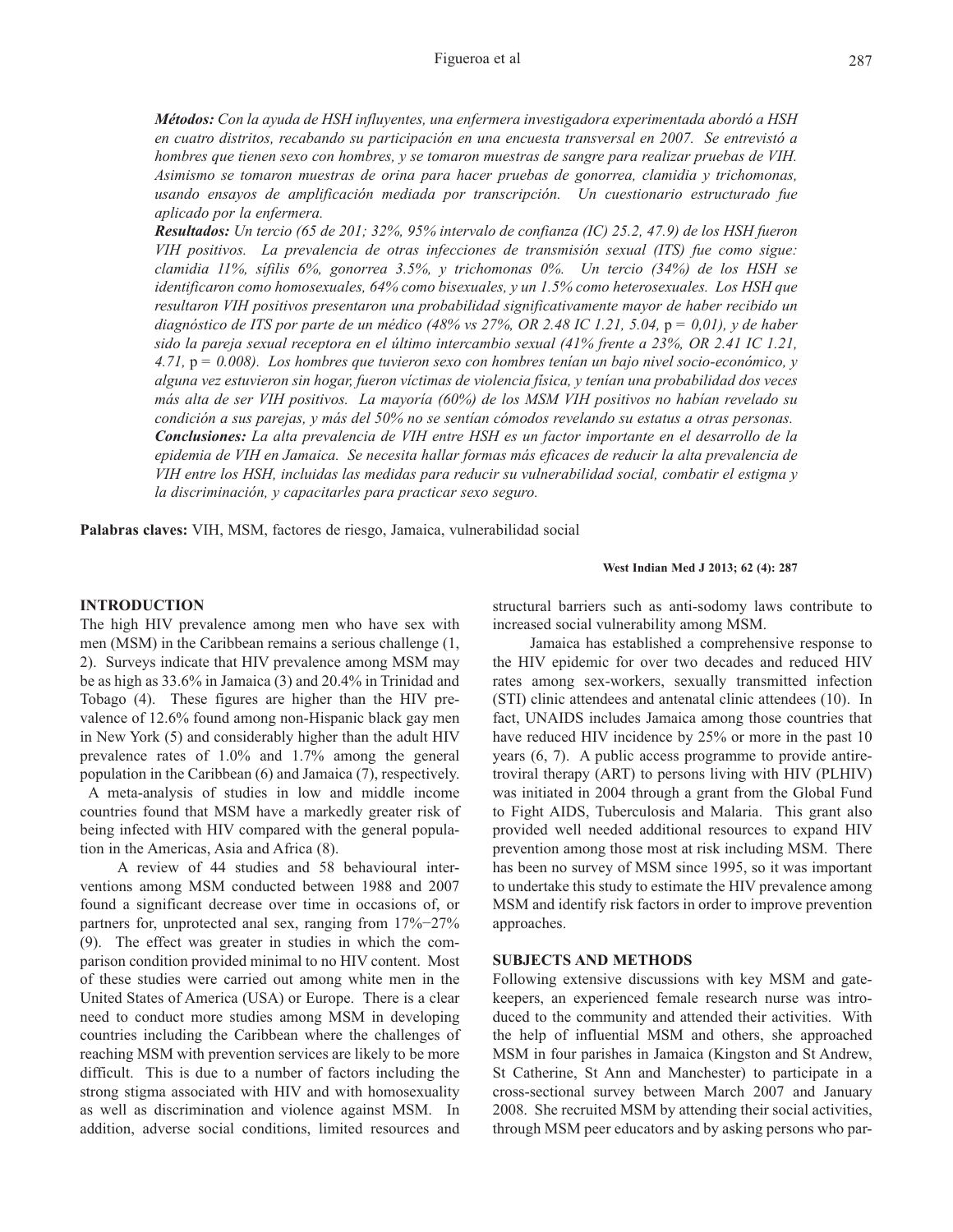ticipated in the survey to inform other MSM. All persons participating in the survey received a phone card and those persons who made an appointment to visit the nurse in order to do the survey were reimbursed their bus fare. Five trained outreach educators helped to conduct some of the interviews in parishes other than Kingston and St Andrew.

Following informed consent, MSM were interviewed by the research nurse, blood was taken for HIV antigen and antibody and syphilis antibody testing, and urine taken for gonorrhoea, *Chlamydia* and *trichomonas* nucleic acid amplification testing. The structured questionnaire included questions on sociodemographic status, STI history, number and type of sexual partners, condom use and knowledge of HIV. The questionnaire was administered orally. However, sensitive questions concerning sexual behaviour were interviewer administered and self-completed on an answer sheet that the respondent placed in a sealed envelope. Interviews took place in the day or at night and at mutually agreed sites including private homes, selected clinics and medical offices, in the nurse's car in a car park or on the street. Socio-economic status was assessed by the interviewer using a qualitative scale of one to 10 with one being poorest and 10 being richest. Confidential test results were given to participants, with treatment as indicated, by a physician acceptable to the MSM. The study was approved by the Ministry of Health Ethics Advisory Committee.

Blood was taken in a 7 ml red top tube (without gel) and transported to the lab in a cooler containing ice packs within 24 hours. HIV testing was done on serum using the Determine HIV 1/2 Ag/Ab rapid test (Abbott Laboratories, IL, United States of America (USA)). Confirmation of HIV positive tests was done at the National Laboratory using an ELISA algorithm and, where indicated, Western blot. Syphilis testing was done using the toluidine red unheated serum test (TRUST) antigen with confirmation of positive results using the *Treponema pallidum* particle agglutination assay (TP-PA) test. First catch urine samples were collected in a urine cup and 2 mls of urine were transferred to a Gen-Probe tube within 24 hours of collection. Gen-Probe tubes were stored in the refrigerator at the laboratory and then either tested in Kingston, Jamaica or sent *via* courier to the University of North Carolina for STI testing. Gen-Probe APTIMA Combo2 was used to test for *Neisseria gonorrhoea* and *Chlamydia trachomatis* and Gen-Probe APTIMA TV ASR was used to test for *Trichomonas vaginalis*. Initial positive and indeterminate tests were repeated. Testing for *Trichomonas* was stopped after all of the initial 100 urine samples were negative because the cost of the testing could not be justified given the very low prevalence.

Data were double entered and verified. Frequencies, cross-tabulations by HIV status, and odds ratios were prepared using SAS version 9 (SAS Corporation, Cary, NC, USA). Confidence intervals around the prevalence of infection were estimated by using generalized estimating equations, taking into account the clustering of infection by type of venue and district of interview. The denominator varied at times due to missing data items.

#### **RESULTS**

Two hundred and one MSM were enrolled and completed interviews and blood and urine tests. Ten MSM who were approached refused to participate in the survey. One third (34.2%) of MSM identified themselves as being homosexual, 64.3% as bisexual and 1.5% as heterosexual. The majority (69%) were under 25 years of age, unemployed (51%) and of lower socio-economic status (50%). One third (33%) were students while 35% were fully, and 14% partly, employed. Half (54%) of them had secondary, and 23% had tertiary education. Most (49.3%) of the men lived in the parish of Kingston and St Andrew, 17.9% lived in St Catherine, 8.5% in Manchester, 8.0% in St Ann and 16.3% in other parishes. Nearly one fifth (18.4%) had spent a night in jail while 15.4% had been homeless; 15.1% had suffered violence and 14.1% had been raped. Half (49.0%) had suffered verbal abuse. One sixth (16.4%) of the men had one or more child.

A third (65 of 201; 32.3%, 95% Confidence Interval (CI) 25.2%, 47.9%) of the MSM were HIV positive (Table 1); 60% of whom were under 25 years of age. Human

Table 1: Prevalence of HIV and other STIs among 201 MSM in Jamaica – 2007

| <b>STI</b>                    | <b>Positive</b><br><b>Predicted</b><br>prevalence<br>(n) |         | 95% CI<br>percentage |
|-------------------------------|----------------------------------------------------------|---------|----------------------|
| <b>HIV</b>                    | 65                                                       | 32.3%   | 25.2, 47.9           |
| Syphilis                      | 12                                                       | 6.6%    | 5.3, 8.2             |
| HIV and syphilis co-infection | 7                                                        | $3.5\%$ | 2.4, 5.1             |
| Gonorrhoea                    |                                                          | $4.2\%$ | 1.7, 10.5            |
| Chlamydia                     | 22.                                                      | 11.0%   | 7.0, 17.3            |
| Trichomonas*                  | $\theta$                                                 | $0\%$   |                      |

\* First 100 MSM tested for Trichomonas. STIs − sexually transmitted infections, MSM – men who have sex with men

immunodeficiency virus positive MSM were more likely to have ever been told by a doctor that they had a STI (48% *vs* 27%, Odds Ratio (OR) 2.48 CI 1.21, 5.04) and to be the receptive sexual partner at last sex (41% *vs* 23%, OR 2.41 CI 1.21, 4.71). Men who have sex with men who were of low socio-economic status, ever homeless and victims of physical violence were twice as likely to be HIV positive (Table 2). No other variable was associated with being HIV positive. The majority (60%) of HIV positive MSM had not disclosed their status to their partner and over 50% were not comfortable disclosing their status to anyone.

Prevalence of other sexually transmitted infections (STI) was *Chlamydia* (11.0%), syphilis (6.0%) and gonorrhoea (3.5%); none of the MSM had *Trichomonas* (first 100 tested). A quarter (25.9%) of MSM reported ever having pain with urination and 24.9% were ever told by a doctor that they had a STI. Other STI symptoms ever reported by MSM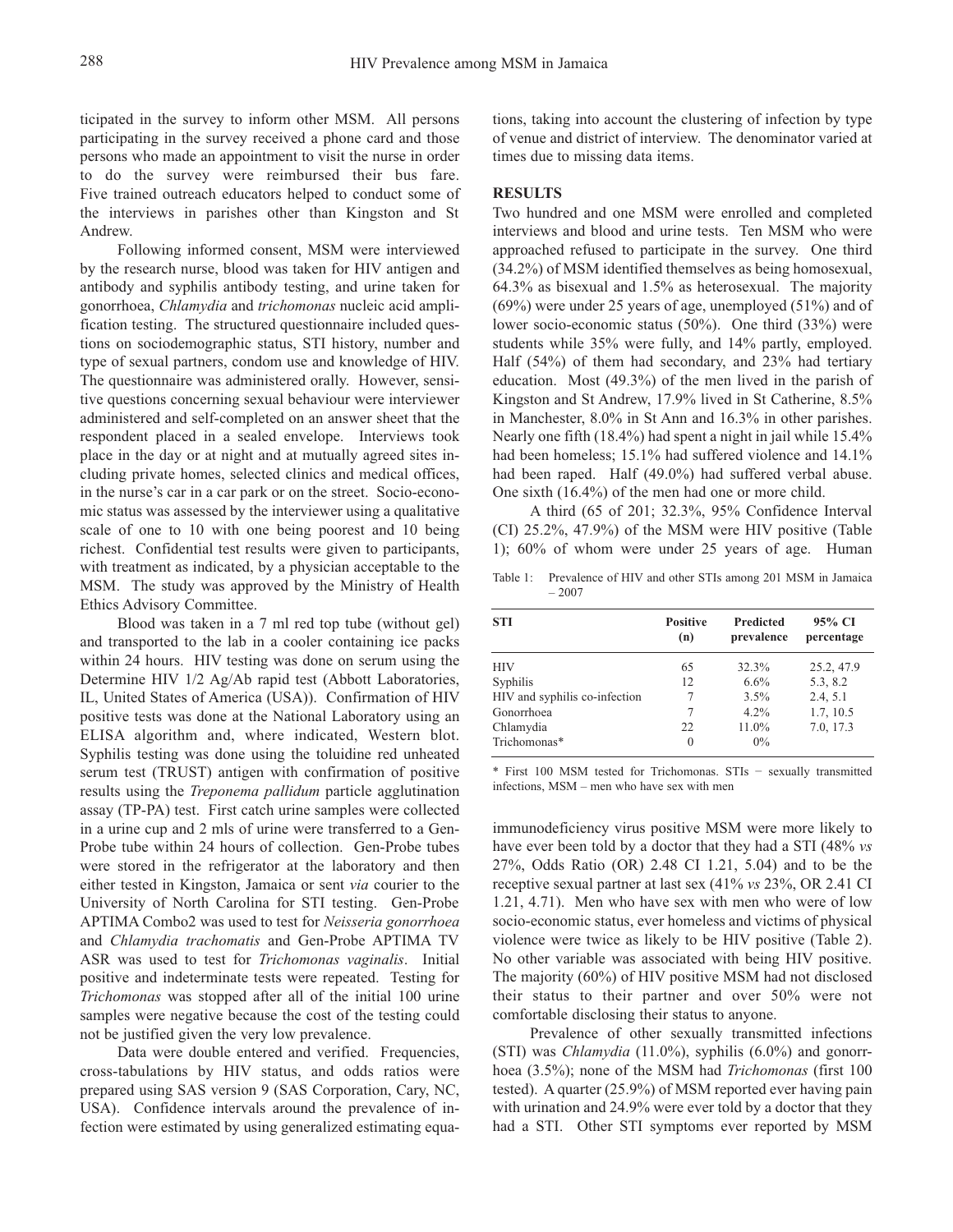Table 2: Social factors associated with HIV infection among MSM in Jamaica – 2007

| <b>Social factors</b>       | $n = 65$ | HIV positive HIV negative Odds ratio<br>$n = 136$ | 95% CI           |
|-----------------------------|----------|---------------------------------------------------|------------------|
| Ever homeless               | 48.4%    | 29.4%                                             | 2.2, $1.0 - 5.0$ |
| Ever in prison              | $40.5\%$ | 20.5%                                             | 1.6, $0.7 - 3.2$ |
| Unemployed                  | $32.4\%$ | 32.3%                                             | $1.0, 0.5 - 1.9$ |
| Victim of physical violence | $46.7\%$ | 29.6%                                             | $2.1, 0.9 - 4.9$ |
| Low socio-economic status   | $40.0\%$ | 24.8%                                             | $2.3, 1.1 - 3.9$ |
| Ever paid for sex           | 39.4%    | 30.5%                                             | $1.5, 0.7 - 3.2$ |

included genital ulcers (8.5%), genital warts (8.0%) and anal discharge (3.5%). Among those MSM reporting STI symptoms, 40.2% visited a private doctor, 24.2% visited a health centre, 9.0% went elsewhere for treatment and 8.9% obtained drugs without a prescription. Half (50.6%) of the men told their partner that they had STI symptoms.

#### *Access to HIV services*

One third of MSM (31.0%) had visited a health centre in the past year (Table 3). Most of them (82.3%) were satisfied

Table 3: Access to HIV services among MSM in Jamaica−2007

| <b>Access to HIV service</b>           | n   | <b>Total</b> | $\frac{0}{0}$ |
|----------------------------------------|-----|--------------|---------------|
| Visited health centre in the past year | 62  | 201          | 31.0%         |
| Was satisfied with care received       | 51  | 62           | 82.3%         |
| Ever had HIV test                      | 116 | 201          | 57.7%         |
| Received HIV result                    | 107 | 115          | 93.0%         |
| Counselled with result                 | 77  | 107          | 72.0%         |
| Had HIV test in past 12 months         | 62  | 201          | 30.8%         |
| Had HIV education session in past year | 133 | 201          | 66.2%         |
| Had seen the HIV risk card             | 129 | 201          | 64.2%         |

with the care that they received. The majority (57.7%) had ever done an HIV test with 93.0% of those tested getting the result. Among those receiving an HIV result, 72.0% said that they were counselled. A third of the men had an HIV test during the past year. Two thirds of them had attended an HIV educational session in the past year (66.2%) and had previously seen the HIV risk card (64.2%) used by the National HIV Programme as an educational tool.

#### *Sexual practices*

Most (73.3%) of the men reported being the insertive partner while  $65.5\%$  said that they were the receptive partner. Half (51.3%) of the men said that they were both insertive and receptive during sexual intercourse. When asked about the last time that they had sex, 50.0% said that they were insertive and 51.0% said that they had receptive anal intercourse. Most (69.3%) MSM reported performing or receiving fellatio.

Most (80.1%) of the MSM reported two or more male sex partners in the past year and half (54.2%) had sex with a new male partner in the past year (Table 4). One quarter (27.3%) first had sex with their main partner within the past Table 4: Number of sexual partners of 201 MSM in Jamaica – 2007

|                                               | Number of sex partners |                    |             |               |     |               |  |
|-----------------------------------------------|------------------------|--------------------|-------------|---------------|-----|---------------|--|
| Type of sex partner                           |                        | None               |             | One           |     | $>$ Two       |  |
| in a specified time period                    | $\mathbf n$            | $\frac{0}{\alpha}$ | $\mathbf n$ | $\frac{0}{0}$ | n   | $\frac{0}{0}$ |  |
| Total male partners $-$ past four weeks       | 61                     | 30.3               |             | 85 42.3       |     | 55 27.4       |  |
| New male partners $-$ past four weeks         | 149                    | 74.1               |             | 33 16.4       | 19  | 9.5           |  |
| Total male partners $-$ past 12 months        | 5                      | 2.5                |             | 35 17.4       | 161 | 80.1          |  |
| New male partners $-$ past 12 months          | 37                     | 18.4               |             | 55 27.4       | 109 | 54.2          |  |
| Total female partners $-$ past four weeks 143 |                        | 71.1               |             | 33 16.4       |     | 25 12.4       |  |
| Total female partners $-$ past 12 months      | 87                     | 43.3               |             | 46 22.9       |     | 68 33.8       |  |

three months and a quarter (27.4%) reported two or more male partners in the past four weeks. Most MSM met a new male sex partner within the past 12 months at a private home  $(35.0\%)$  or on the street  $(33.5\%)$ . They also met new male sex partners on the internet (17.1%), at MSM parties (15.0%), bars and/or clubs (12.0%) as well as other sites (32.8%).

A majority (56.7%) of MSM reported having sex with at least one woman in the past 12 months and one third (33.8%) of them had two or more female partners during this time. More than a quarter (28.8%) had sex with a woman in the past four weeks.

### *Condom use*

Reported condom use of the men in this survey is summarized in Table 5. The majority of MSM (ranging from

Table 5: Reported condom use among MSM in Jamaica −2007

| <b>Condom</b> use                        | $\mathbf n$ | <b>Total</b> | $\frac{0}{0}$ |
|------------------------------------------|-------------|--------------|---------------|
| At last sex with main male sex partner   | 59          | 88           | 67.0%         |
| At last sex with second male sex partner | 57          | 74           | 77.0%         |
| At last sex with main female sex partner | 21          | 34           | 61.8%         |
| At last sex with a woman                 | 108         | 147          | 73.5%         |
| At last anal sex                         | 146         | 201          | 72.6%         |
| Keeps condoms at home                    | 166         | 201          | 82.6%         |
| Carrying condom and condom seen          | 44          | 201          | 21.9%         |
| Sex without condom in past four weeks    | 59          | 201          | 29.4%         |
| Sex without condom in past three months  | 89          | 201          | 44.3%         |
| Used lubricant always/almost always in   |             |              |               |
| past three months                        | 59          | 186          | 31.7%         |
| Used Vaseline as a lubricant             | 66          | 154          | 42.9%         |

61.8% to 77.0%) reported condom use at last sex with both male and female sex partners and at last anal sex. Nearly one half (44.3%) said that they did not use a condom in the past three months and 29.4% said that they did not do so in the past four weeks. One third (36.4%) reported that they did not use a condom with their main sex partner at last sex; 10.5% of men said that they had never had sex without a condom (8 of these 21 men or 38.1% were HIV positive). Most (90.6%) MSM had ever used a lubricant and almost one third (31.7%)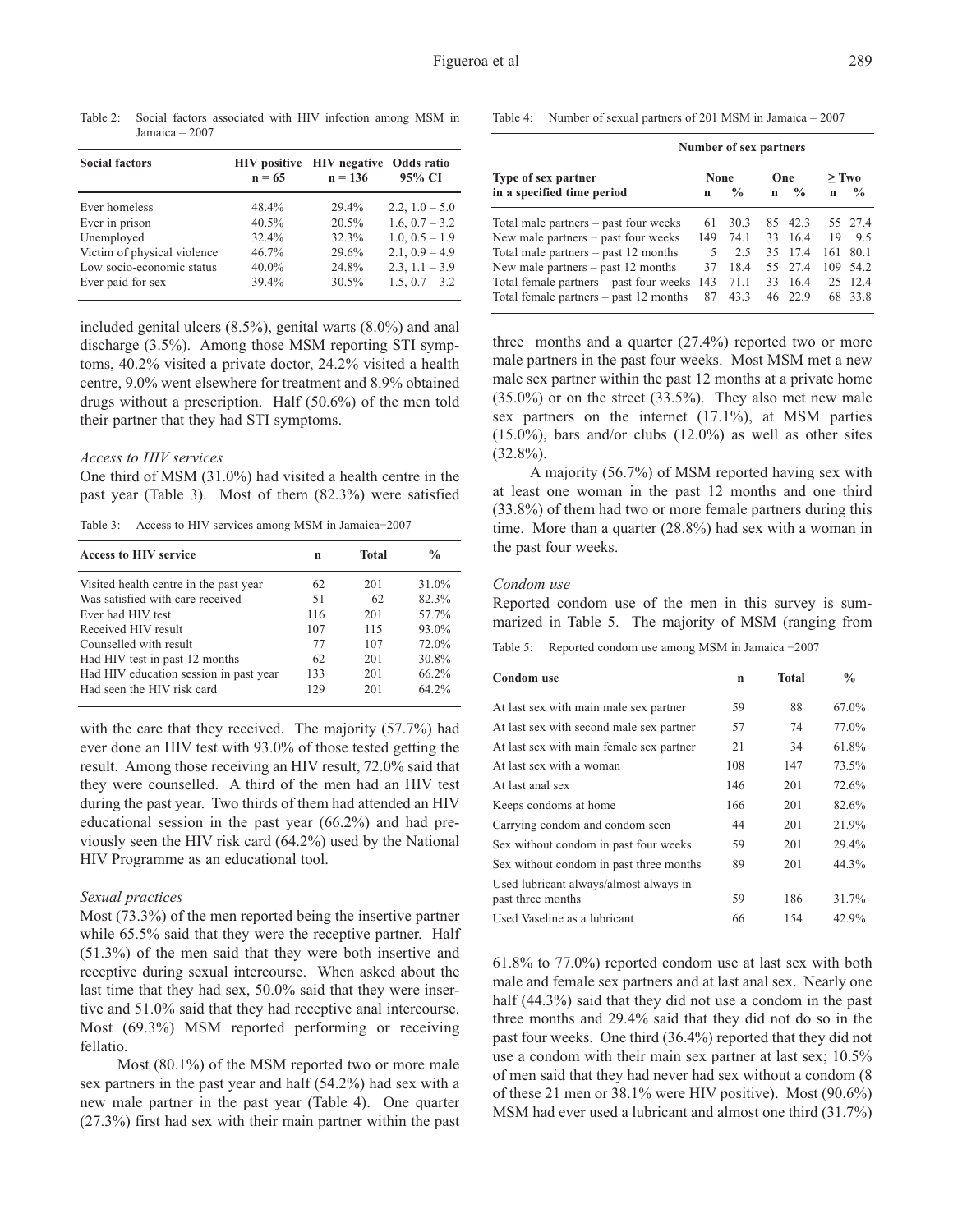said that they always, or nearly always, used a lubricant during sex in the past three months. Lubricants used included a popular water based brand (25.9%), saliva (21.4%), Vaseline (42.9%) and other (52.2%). Most (82.6%) men said that they kept condoms at home. One fifth (21.9%) of the men were carrying a condom on them at the time of interview and they were able to display the condom. Many (20.9%) men had difficulty letting their partner know that they wanted to use a condom. Among those having difficulty asserting condom use, 41.5% (17/41) were HIV positive.

A half (49.5%) of the MSM said that they had been helped by a person they had sex with in the past three months by getting money for expenses such as lunch or bus fare while 39.5% had helped someone. One sixth (16.5%) said that they had been paid for sex in the past three months and 12.0% said that they had paid someone for sex. Among those paying or receiving money for sex, 38.9% (22/57) said that they used a condom on the last such occasion.

#### **DISCUSSION**

The HIV infection rate of 32.3% among these 201 MSM in 2007 is very high. It is similar to the HIV prevalence found in a survey of MSM conducted in Jamaica in 1995 (3) and considerably higher than the 10% found in 1985 among 125 MSM in Kingston (11). The HIV prevalence among MSM in Jamaica is significantly higher than the 12.6% found among non-Hispanic black gay men in New York and the prevalence found in Trinidad and Tobago (20%), Guyana (21%), Dominican Republic (6%) and the Bahamas [8.2%] (12).

Men who were socially vulnerable, had a history of an STI and reported receptive anal intercourse were more likely to be HIV infected. These findings are consistent with our understanding of HIV transmission and the associated risk factors. The prevalence of *Chlamydia* (11.0%) and gonorrhoea (3.5%) among these MSM was likely to be underestimated because anal and pharyngeal swabs were not done. Access to HIV services did not appear to be a problem with most of these men. The majority of them had done an HIV test, attended an HIV education session, seen the HIV risk card used by the programme as an educational tool, attended a government health centre or a private physician and was satisfied with the service received. However, only one third of them had done an HIV test in the past year. Given their high risk status and sexual practices, they need to be doing an HIV test annually. Persons who tested HIV positive during the survey were not asked whether they were already aware of their HIV status.

Most of the MSM had more than two male sex partners, including a new male sex partner, as well as one or more female sex partners in the past 12 months. Yet their condom use was inconsistent with nearly half of them (44.3%) failing to use a condom within the past three months. It is likely that this self-reported condom use is over estimated due to social acceptability bias. A clear illustration of this was that eight of 21 men reporting that they had never had sex without a condom were actually HIV positive. The common (42.9%) use of Vaseline as a lubricant would reduce the protective effect of condoms.

Another factor possibly contributing to high rates of HIV infection was the failure of most (60%) MSM to disclose their HIV status to their sexual partners. Half of the men were not comfortable disclosing their status to anyone. This is a likely indicator of the strong stigma associated with homosexuality as well as HIV infection. Half of these men had suffered verbal abuse, most likely associated with being gay, and many had experienced violence, rape, homelessness and jail. Many of these men are suffering on the margins of society and probably feel rejected and disempowered. There are also issues of lack of self-efficacy as seen by the difficulty that many (20.6%) men had in expressing the need to use condoms to their sexual partners.

The findings from this survey cannot be generalized to the population of MSM in Jamaica because the sample was not randomly selected and is subject to selection bias. The sample was not a clinic-based sample, however, and should not be interpreted as the prevalence among persons seeking treatment for STI. Many of the men in the sample were poor, unemployed and socially vulnerable; transactional sex was pervasive and commercial sex fairly common. Half (48%) of the MSM had ever been told by a physician that they had an STI. This compares with the proportion of HIV cases reported to the Ministry of Health giving a history of an STI. Nevertheless, the HIV prevalence is unacceptably high and indicates that significantly more work is required in order to prevent more MSM becoming HIV infected.

Most of these men identified themselves as bisexual and were having sex with one or more women. Given the high HIV infection rates among MSM, they are likely to be acting as a bridge population for HIV infection into the female and general population. Many of their female sex partners are not aware that they are bisexual. It is likely that the high HIV infection rate among MSM is one of the important driving factors for the continued HIV epidemic in Jamaica and some other Caribbean countries. More effective ways need to be found to reduce the high prevalence of HIV among MSM in Jamaica including measures to reduce their social vulnerability, combat stigma and discrimination and empower them to practice safe sex.

### **ACKNOWLEDGEMENT**

USAID provided funding for this survey through MEASURE/Evaluation.

#### **REFERENCES**

- 1. Figueroa JP. The HIV epidemic in the Caribbean: meeting the challenges of achieving universal access to prevention, treatment and care. West Indian Med J 2008; **57:** 195−203.
- 2. Figueroa JP. HIV/AIDS in the Caribbean: the need for a more effective public health response. West Indian Med J 2003; **52:** 156−8.